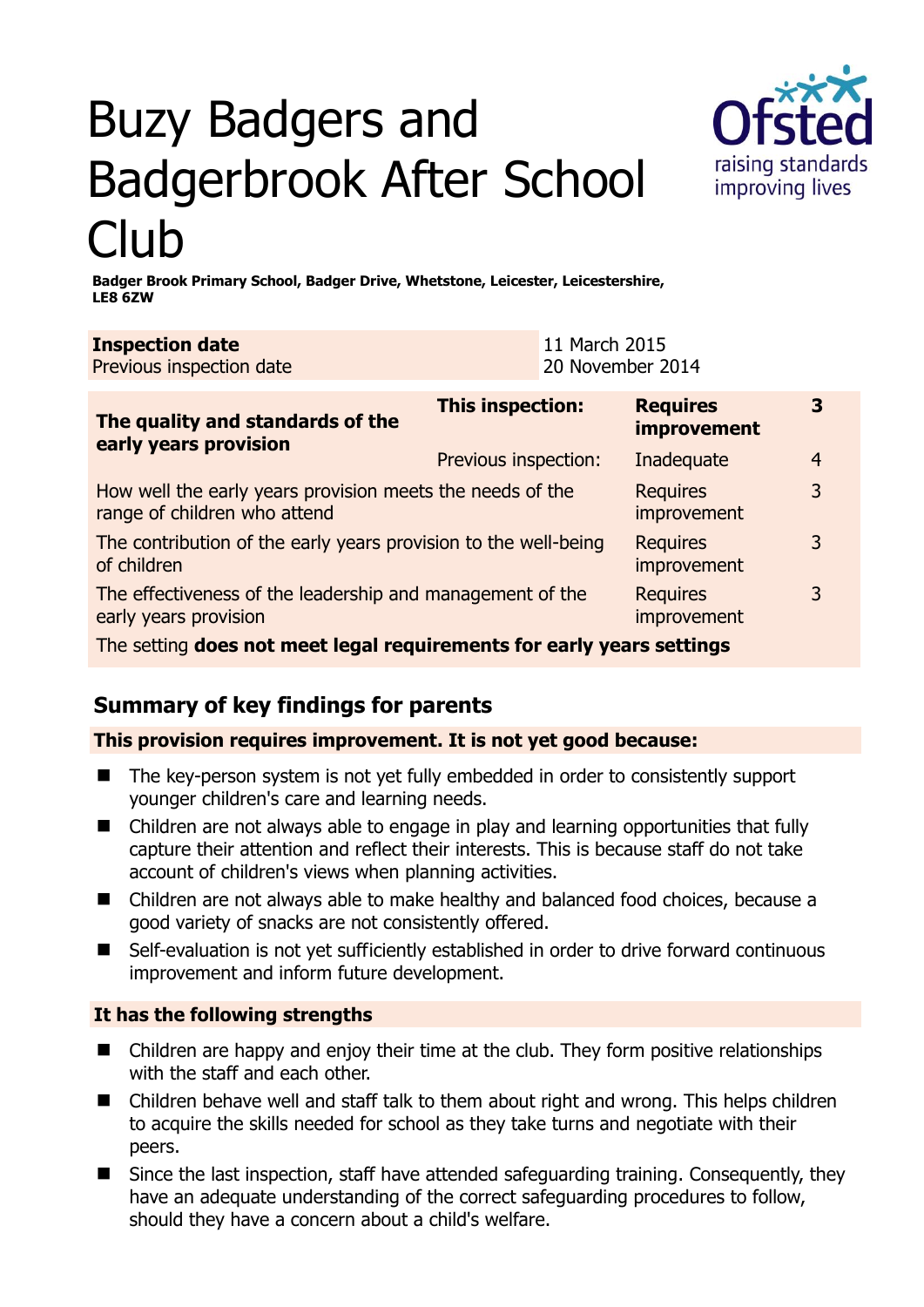## **What the setting needs to do to improve further**

#### **To meet the requirements of the Early Years Foundation Stage the provider must:**

- $\blacksquare$  review the provision of snacks to provide children with a consistently good variety and balance of foods in order to contribute to their good health
- use key persons more effectively in order to ensure that young children's care and learning needs are consistently met.

#### **To further improve the quality of the early years provision the provider should:**

- **P** provide more opportunities for children to contribute to the planning of activities to ensure that they fully capture their attention and reflect their interests
- develop the use of a self-evaluation process to carefully monitor the quality of the provision, and clearly identify and act upon areas for improvement.

#### **Inspection activities**

- The inspector observed children as they played in the indoor and outdoor areas of the club.
- The inspector spoke with staff, children and their parents throughout the inspection.
- The inspector carried out joint observations and met with the club manager at appropriate times throughout the inspection.
- The inspector looked at children's records, planning documentation, and a range of other documentation, including policies and procedures, and evidence of staff's qualifications and suitability checks.

#### **Inspector**

Claire Jenner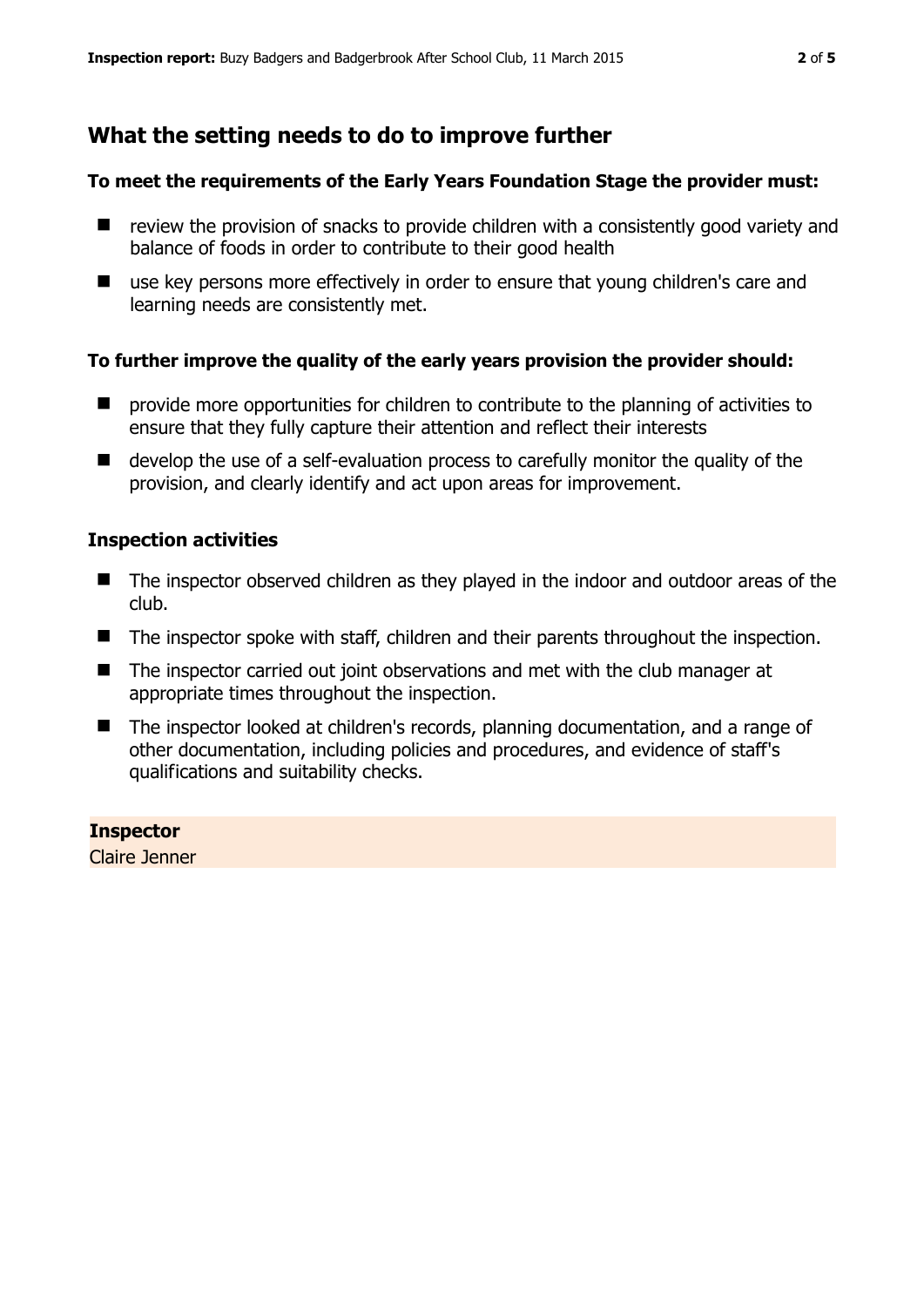## **Inspection findings**

#### **How well the early years provision meets the needs of the range of children who attend. This requires improvement**

On the whole, children enjoy their time at the club. They are able to engage in a variety of activities from a selection presented by staff at each session. However, children do not have many opportunities to contribute their own ideas to the planning. Consequently, activities do not always reflect their interests and, on occasion, are mundane and lack a good level of challenge. As a result, some children quickly lose interest and wander from one activity to the other. Indoors, children show their creativity as they decorate pots with paint ready for Mother's Day. Staff engage children in conversations about what they are doing. This helps to develop children's listening and speaking skills. Older and younger children play cooperatively together. For example, they each take on a different character in the role-play corner and act out familiar events. Other children chose to sit, chat and look at books in the quiet area. Outside, children develop different physical skills as they climb on the fixed play equipment and play ball games.

#### **The contribution of the early years provision to the well-being of children requires improvement**

Children are familiar with all staff within the setting, and show a sense of belonging and confidence within the club. Since the last inspection, all young children are allocated a key person and the details of who holds this responsibility are displayed for parents information. However, staff do not always implement these arrangements effectively in order to ensure young children are consistently well supported. For example, they do not ensure children are accompanied when they access toilet facilities some distance from the group room. Staff generally support children's good health and hygiene appropriately. Children benefit from fresh air and exercise as they make use of the school playing fields. They are provided with something to eat and drink on arrival at the club. However, snacks lack variety and do not always include healthy and nutritious choices. For example, menu plans indicate that children are provided with a high proportion of pre-packed, biscuitbased bars.

#### **The effectiveness of the leadership and management of the early years provision requires improvement**

Half of the staff hold level 3 childcare qualifications and since the last inspection have attended some updated training. This has contributed to their improved knowledge and understanding of the requirements of the Early Years Foundation Stage. As a result, the quality of education and care has improved. Suitable vetting checks by the provider ensure staff suitability. In addition, staff have completed mandatory training, such as paediatric first-aid, and now use risk assessments to reduce hazards. As a consequence, children's safety and well-being is adequately supported. Ongoing discussions with parents and with teachers within the host school supports continuity of care. Arrangements for monitoring the quality of the provision are still developing. Areas for improvement are not yet clearly identified or prioritised. In addition, managers are not always sufficiently pro-active in seeking advice and support from others. This means they do not fully consider new ideas and ways of working in order to inform and drive forward their own practice.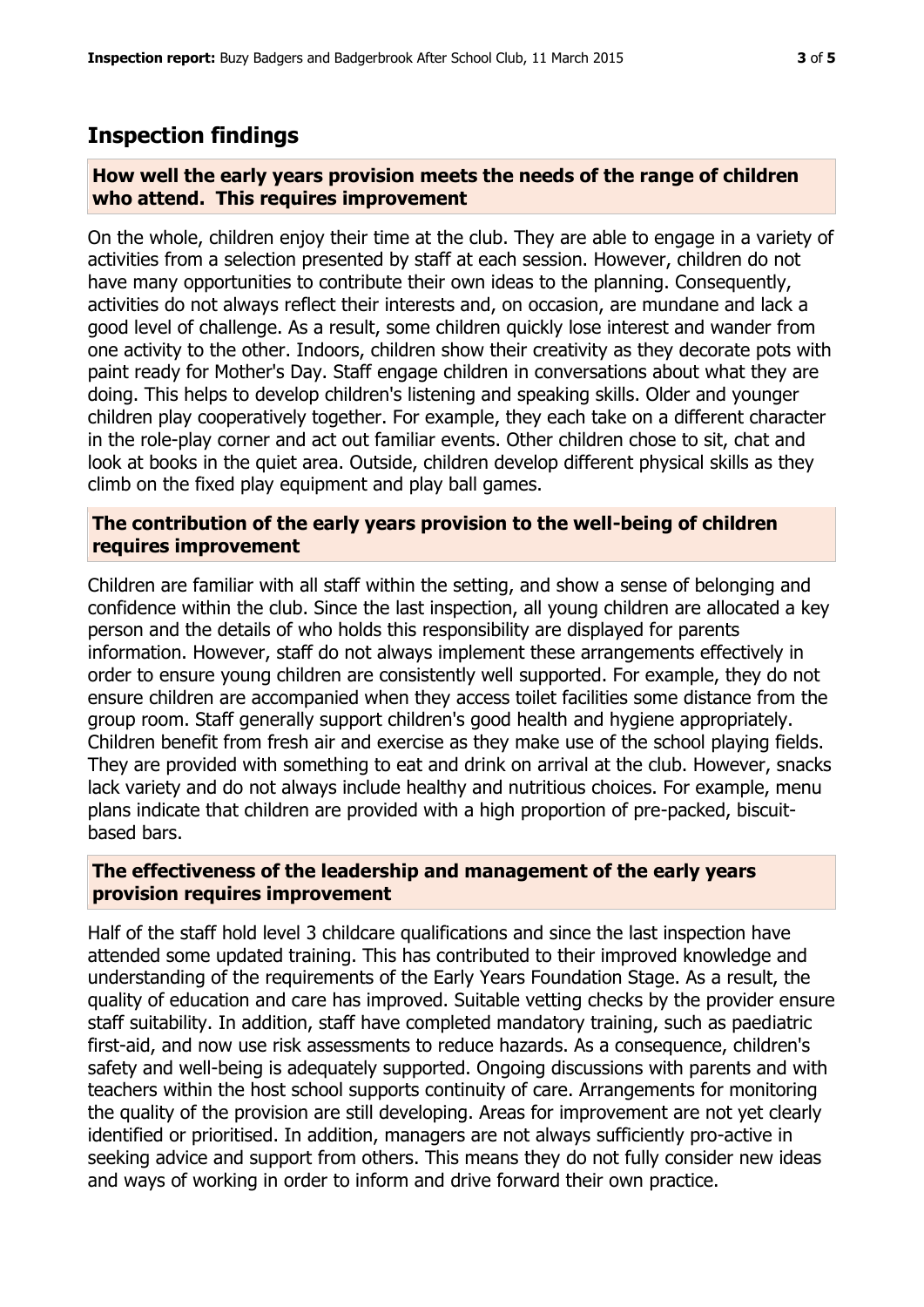## **Setting details**

| Unique reference number            | EY358453                                 |  |
|------------------------------------|------------------------------------------|--|
| <b>Local authority</b>             | Leicestershire                           |  |
| <b>Inspection number</b>           | 999833                                   |  |
| <b>Type of provision</b>           | Out of school provision                  |  |
| <b>Registration category</b>       | Childcare - Non-Domestic                 |  |
| <b>Age range of children</b>       | $0 - 17$                                 |  |
| <b>Total number of places</b>      | 32                                       |  |
| Number of children on roll         | 59                                       |  |
| <b>Name of provider</b>            | Badgerbrook Afterschool Club Partnership |  |
| <b>Date of previous inspection</b> | 20 November 2014                         |  |
| <b>Telephone number</b>            | 0116 275 2353                            |  |

Buzy Badgers and Badgerbrook After School Club was registered in 2007. It is situated within Badger Brook Primary School. The club employs five members of childcare staff. Of these, three hold appropriate early years qualifications at level 3. The club is open Monday to Friday, 7.30am until 8.45am and from 3.15pm until 6pm. During the school holidays, the club opens from 8am until 4pm.

This inspection was carried out by Ofsted under sections 49 and 50 of the Childcare Act 2006 on the quality and standards of provision that is registered on the Early Years Register. The registered person must ensure that this provision complies with the statutory framework for children's learning, development and care, known as the Early Years Foundation Stage.

Any complaints about the inspection or the report should be made following the procedures set out in the guidance 'Complaints procedure: raising concerns and making complaints about Ofsted', which is available from Ofsted's website: www.gov.uk/government/organisations/ofsted. If you would like Ofsted to send you a copy of the guidance, please telephone 0300 123 4234, or email enquiries@ofsted.gov.uk.